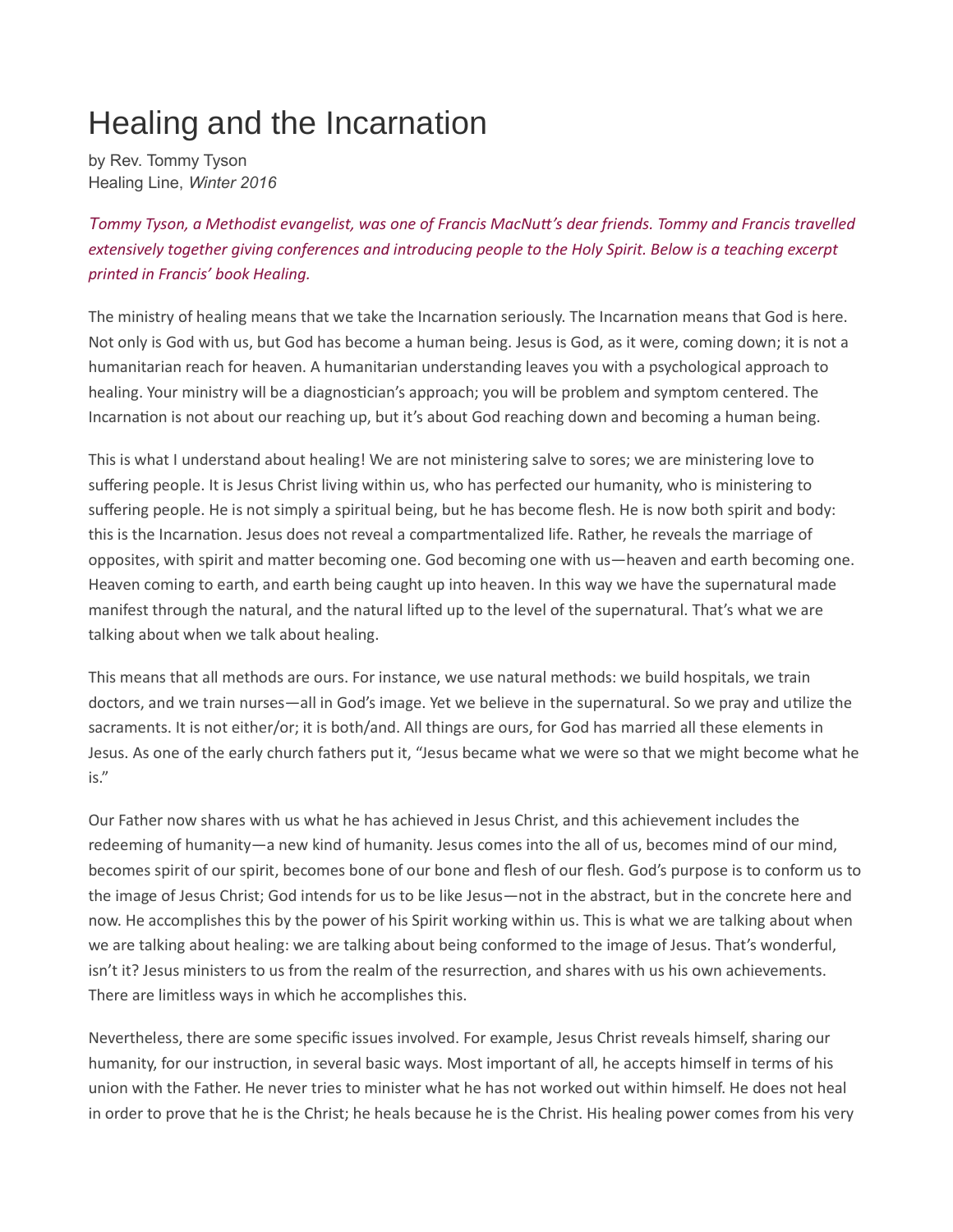being. That reverses the usual order; in the natural order we are judged by what we do: this man is a priest, this one an attorney, and this one a banker. But in the kingdom of the Father our doing comes out of our being. Jesus Christ manifests himself from within.

For instance, here comes the man with the withered arm. Jesus Christ does not begin by diagnosing the cause of the man's problem, but he goes within himself to his Father. Through his union with the Father he sees the creative power of God; he sees this man as whole before God. And from that inner level of union with the Father he speaks, "Stretch forth thy hand."

The same thing with St. Peter. His name is Simon, which means "a reed"—a reed blown about by every wind. At Caesarea Philippi, Jesus asks his disciples, "Who do men say that I am?"

"Some say you are Elijah, some say you are John the Baptist, some say you are another great prophet." Then Jesus looks at his disciples and says, "Who do you say that I am?" And Simon says, "Thou art the Christ, the son of the living God."

Jesus says (I'm going to paraphrase at this point), "You did not discover this by natural means, but you have been before my Father, and my Father revealed to you who I am. Now, Simon Peter, I've been before the Father about you. So while those around you call you a reed, I see you before the Father's throne, and I see a rock. You're not a reed, you're a rock."

Who told Jesus that? How did he know it? It was a revelation that came from his union with his Father; in that union he saw Peter as the rock on which the church was to be built. That is the way the healing ministry of Jesus works—yesterday, today, and forever; he sees people before the Father. He manifests outwardly what he sees by the Spirit. That is glorious! You really glimpse the glory of God when you see the heart of Jesus. He looks at people and he sees them not as trees, not as goats, but he sees them as sheep without a shepherd. That is glorious, isn't it? Before the Father, people are sheep; that is healing.

How do you see people? How do you see people in your heart? That is the very key to your healing ministry. How do you see yourself before the Father? Do you let Jesus Christ establish in your heart who you are in the light of his love? This is what the Holy Spirit does. He shows us who we are separated from God, and then he shows us who we are in relationship to God. Then we simply make that exchange; that is what confession is all about. We come to confession because of a conviction of our sin. When a priest hears our confession, we are saying, "Apart from God, this is what I am. I neglect my husband; I get mad at my children; I ignore my church. Apart from God I am all these things and more." When a priest hears our confession he says, "You are right: and the truth is you are a lot worse. But where sin did abound, grace does much more abound. And so, here is who you are before God. And here is how you go about appropriating that grace." These ways of appropriating grace are simply a bridge to where people ought to be in Jesus. That is healing.

One basic element of healing is helping persons to accept themselves in relationship to God even while they still have the sickness. Now, this is basic, and yet so often we don't do it. We give people the impression that they are sick because of their meanness: "If you do not get right you are going to get sicker. There is not much hope for you anyway; God makes you sick in order to make your spirit sweet." That is the impression we give. But that isn't the gospel; that isn't our ministry. That doesn't bring anyone into union with Jesus. The gospel